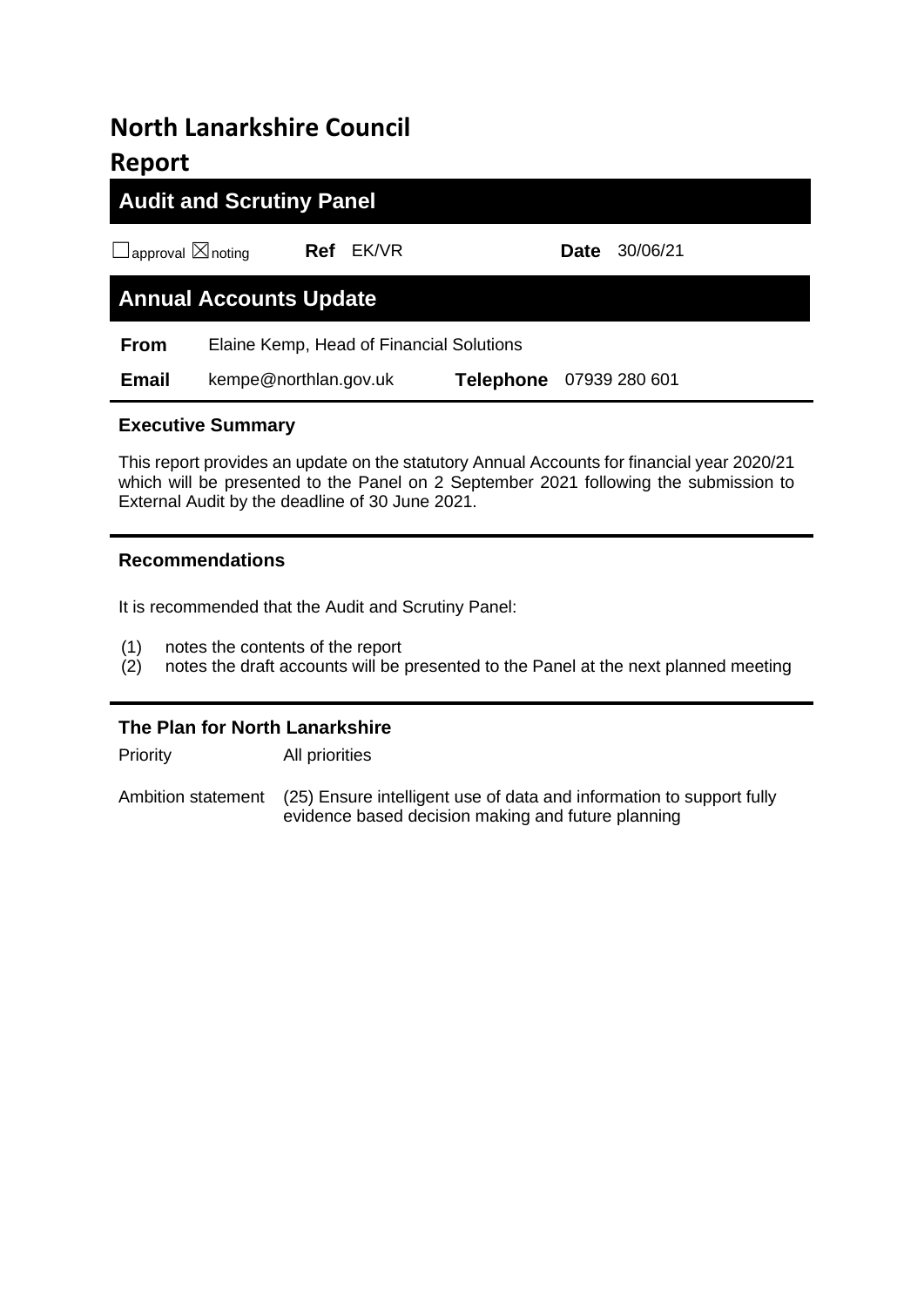#### **1. Background**

- 1.1. The Local Authority Accounts (Scotland) Regulations 2014 state that:
	- The Annual Accounts must be submitted to the auditor no later than 30th June immediately following the financial year to which the Annual Accounts relate.
	- The local authority must publish a copy of the Annual Accounts submitted to the auditor, clearly identified as an unaudited version, on a website of the authority from the date they are submitted until the date on which the audited Annual Accounts are published
	- A local authority or a committee of that authority whose remit includes audit or governance functions must meet to consider the unaudited Annual Accounts as submitted to the auditor.
	- The meeting referred to must be held no later than 31st August immediately following the financial year to which the Annual Accounts relate.

#### **2. Report**

- 2.1. There have been significant additional challenges and uncertainty during financial year 2020/21 as a result of the Council's initial response and latterly recovery from the COVID-19 pandemic. Consequently these challenges and complex issues have been mirrored in the preparations and completion of the financial statements for the year.
- 2.2. It is essential that officers maximise the time allowed to prepare the financial statements to ensure the draft submitted to External Audit on 30 June truly reflects the financial position of the Council in an accurate, true and fair way.
- 2.3. In order to allow proper officer checks and appropriate consideration of the complexities surrounding the COVID funding and subsequent accounting treatment of these funds, the Unaudited Annual Accounts will be brought to the next available meeting of the Audit and Scrutiny Panel on 2 September 2021.
- 2.4. This decision continues the practice adopted for the 2019/20 Unaudited Annual Accounts and has been agreed with External Audit to allow members additional opportunity to review and consider the draft accounts whilst still meeting the Council's statutory obligations.
- 2.5. In line with last year's practice, Panel members will be issued with a copy of the Unaudited Annual Accounts following their submission to External Audit on 30 June 2021.

#### **3. Public Sector Equality Duty and Fairer Scotland Duty**

- 3.1 **Public Sector Equality Duty** No impact.
- 3.2 **Fairer Scotland Duty** No impact.

#### **4. Impact**

- 4.1 **Financial impact** No impact
- 4.2 **HR Policy / Legislative impact**